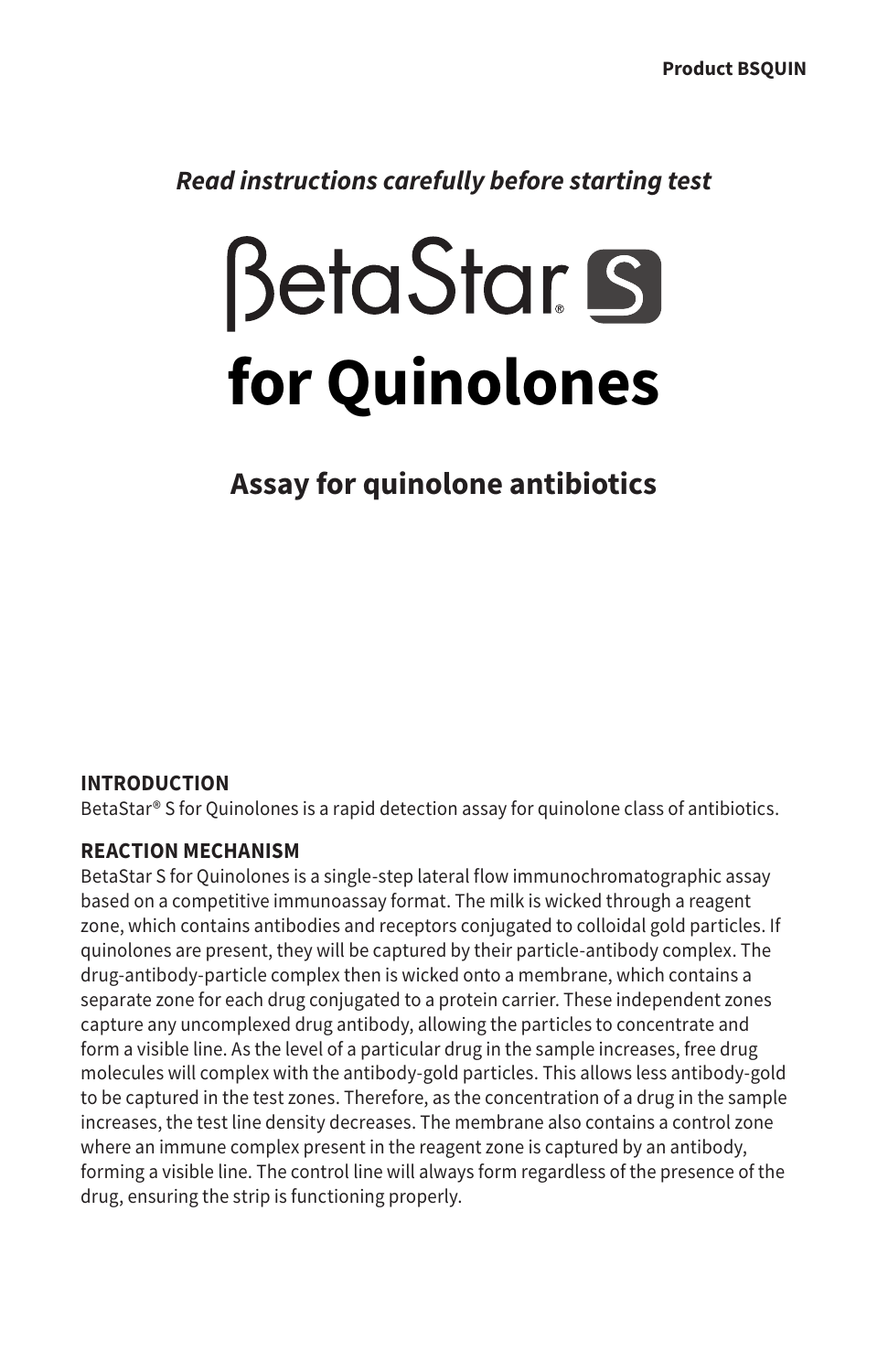## **MATERIALS REQUIRED**

#### **BetaStar S for Quinolones kit (BSQUIN) contains:**

- 1. 25 plastic vials
- 2. 1 containers with 25 test strips
- 3. 25 disposable pipettes

## **MATERIALS REQUIRED FOR VISUAL OR SOLO END-POINT**

1. Heater block/incubator capable of maintaining a temperature of  $47.5 \pm 1^{\circ}C$ 

# **MATERIALS REQUIRED FOR RAPTOR® OR RAPTOR SOLO**

- 1. Raptor® Integrated Analysis Platform (Neogen item 9680)
- 2. Raptor Solo Platform (Neogen item 9696)
- 3. Raptor cartridge included in Raptor kit (Neogen item 9681)

# **TEST PREPARATION WITH INCUBATOR**

- 1. A daily temperature check of the heater block is recommended. Ensure the heater block has been turned on and preheated and the temperature is maintained at  $47.5 \pm 1^{\circ}$ C.
- 2. BetaStar S for Quinolones is designed for use under normal ambient environmental conditions (15–30°C). Remove the kit from the refrigerator and leave the test strip container at room temperature (15–30°C) for 10–15 minutes prior to opening to prevent condensation.
- 3. Test strips that have been removed from the test strip container must be kept clean and dry.

# **TEST PROCEDURE WITH INCUBATOR**

- 1. Mix milk sample.
- 2. Pipette 0.4 mL milk sample into the bottom of the vial. This is achieved by pressing the pipette tip to the bottom of the vial to release the sample.
- 3. Place the vial into the heater block.
- 4. Place the test strip into the vial that is in the heater block. The arrows on the test strip must be oriented downward in the vial. Incubate the test strip in the vial for 5 minutes at  $47.5 \pm 1^{\circ}$ C.
- 5. After the 5-minute incubation, remove the test strip from the vial.
- 6. Interpret the device visually by comparing the intensity of the test line compared to the control line.

# **VISUAL TEST INTERPRETATION**

At the completion of the 5-minute incubation, remove the test strip from the vial. Immediately compare the intensities of the antibiotic test line to the control line. If the intensity of the test line is greater than or equal to the control line, the milk is negative for the presence of the antibiotic. If the intensity of the test line is less than the intensity of the control line, the milk sample is positive for the antibiotic.

## **TEST INTERPRETATION USING THE RAPTOR SOLO IN END-POINT MODE (OPTIONAL)**

At the completion of the five-minute incubation, remove the test strip from the vial. Place the test strip into the Raptor Solo end-point test strip holder. Insert the holder into the Raptor Solo reader. Select the Dairy Antibiotics test category and select the BetaStar S for Quinolones test. Press the Run Test icon to analyze the test strip. Read the data in the analysis windows. If the ratio of the test line intensity to the control line intensity is  $\geq 1.0$ , the test is negative. If the ratio is <1.0, the test is positive.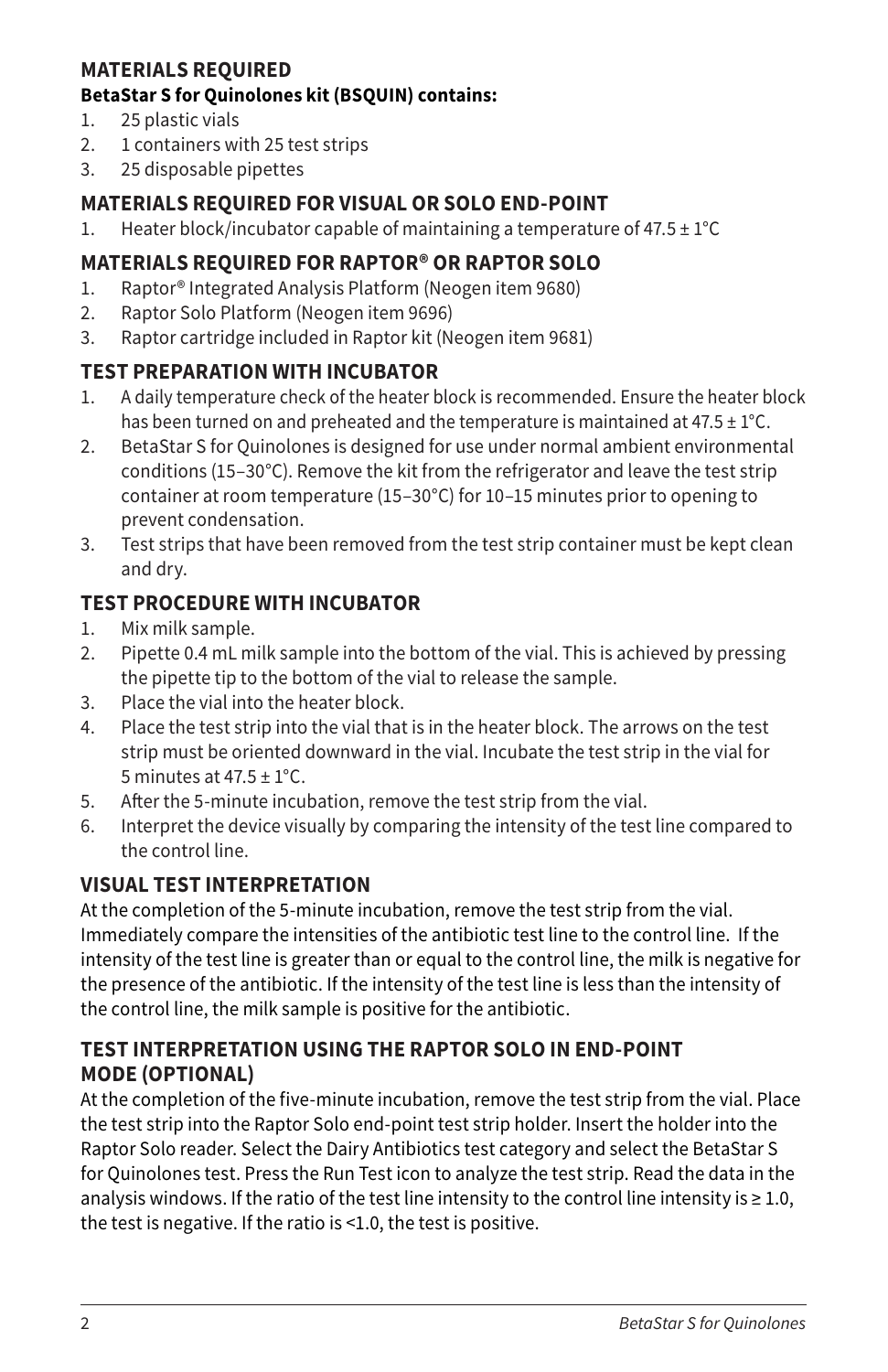# **RAPTOR INTEGRATED ANALYSIS PLATFORM AND RAPTOR SOLO**

BetaStar S for Quinolones can be used with the Raptor Integrated Analysis Platform (Neogen item 9680) and Raptor Solo (Neogen item 9696). A Raptor cartridge is required (Neogen item 9681).

# **TEST PROCEDURE FOR RAPTOR AND RAPTOR SOLO**

- 1. Insert the test strip into the Raptor cartridge in any of the available slots.
- 2. Insert the cartridge containing the test strip into any of the three ports within the Raptor Integrated Analysis Platform or single port of the Raptor Solo.
	- a. The bar code on the test device will be read. If the QR code for the lot of devices has not been entered into the Raptor, the bar code reader in the front of the Raptor will turn on automatically. Scan the QR code found on the container storing the test devices.
	- b. The assay temperature for the BetaStar S for Quinolones test is 65°C. This temperature is programmed in the Raptor.
	- c. When the cartridge is inserted into a port, the port will automatically begin to adjust to the proper temperature.
	- d. The user will not be able to proceed until the incubator temperature reaches 65°C.
- 3. Enter the sample ID by either scanning or using the on-screen keyboard.
- 4. Mix the milk sample prior to adding the sample into the cartridge.
- 5. Pipette slowly 0.4 mL milk sample into the sample port located in the back of the cartridge. Do not seat the pipette directly into the back of the cartridge during sample addition. Press "Next." The analysis will take place automatically.
- 6. Insert the used pipette into the sample port located in the back of the cartridge. This will prevent double loading the same sample or loading a second sample into the same cartridge.
- 7. After a 5-minute incubation, the results will appear on the Raptor screen.

### **REMARKS**

- 1. Milk sample should be kept refrigerated between 2–8° just prior to testing.
- 2. All reagents must be kept refrigerated between 2–8°C. Before opening the test strip container, it should be equilibrated to room temperature for at least 10 minutes.
- 3. If the test sample does not migrate on the strip, the test is invalid. This situation will occur when the test is performed on abnormal milk such as clotted milk, or if the procedure has not been performed properly.
- 4. When using the Raptor Solo in End-point mode, the End-point track must be installed.

# **PRECAUTIONS**

When handling the BetaStar S for Quinolones test strip, ensure hands are clean and dry. This will protect against contamination of the test strip.

# **CUSTOMER SERVICE**

Neogen Customer Assistance and Technical Services can be reached by using the contact information on the back of this booklet. Training on this product, and all Neogen test kits, is available.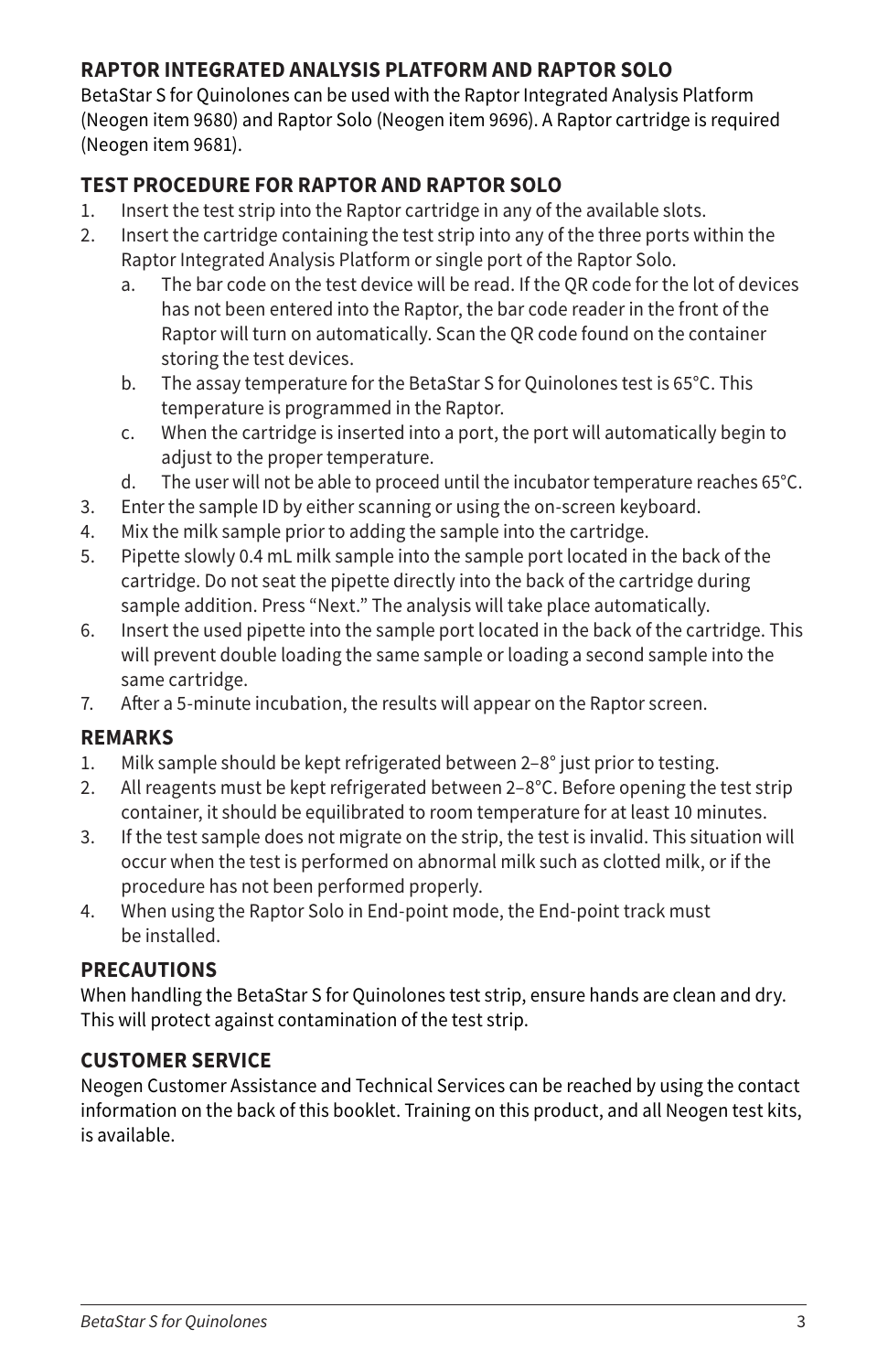### **SDS INFORMATION AVAILABLE**

Safety data sheets (SDS) are available for this test kit, and all of Neogen's test kits, on Neogen's website at foodsafety.neogen.com, or by calling Neogen at 800.234.5333 or 517.372.9200.

## **TERMS AND CONDITIONS**

Please visit www.neogen.com/en/terms-and-conditions for Neogen's full terms and conditions.

#### **WARRANTY**

Neogen Corporation makes no warranty of any kind, either expressed or implied, except that the materials from which its products are made are of standard quality. If any materials are defective, Neogen will provide a replacement of the product. Buyer assumes all risk and liability resulting from the use of this product. There is no warranty of merchantability of this product or of the fitness of the product for any purpose. Neogen shall not be liable for any damages, including special or consequential damage, or expense arising directly or indirectly from the use of this product.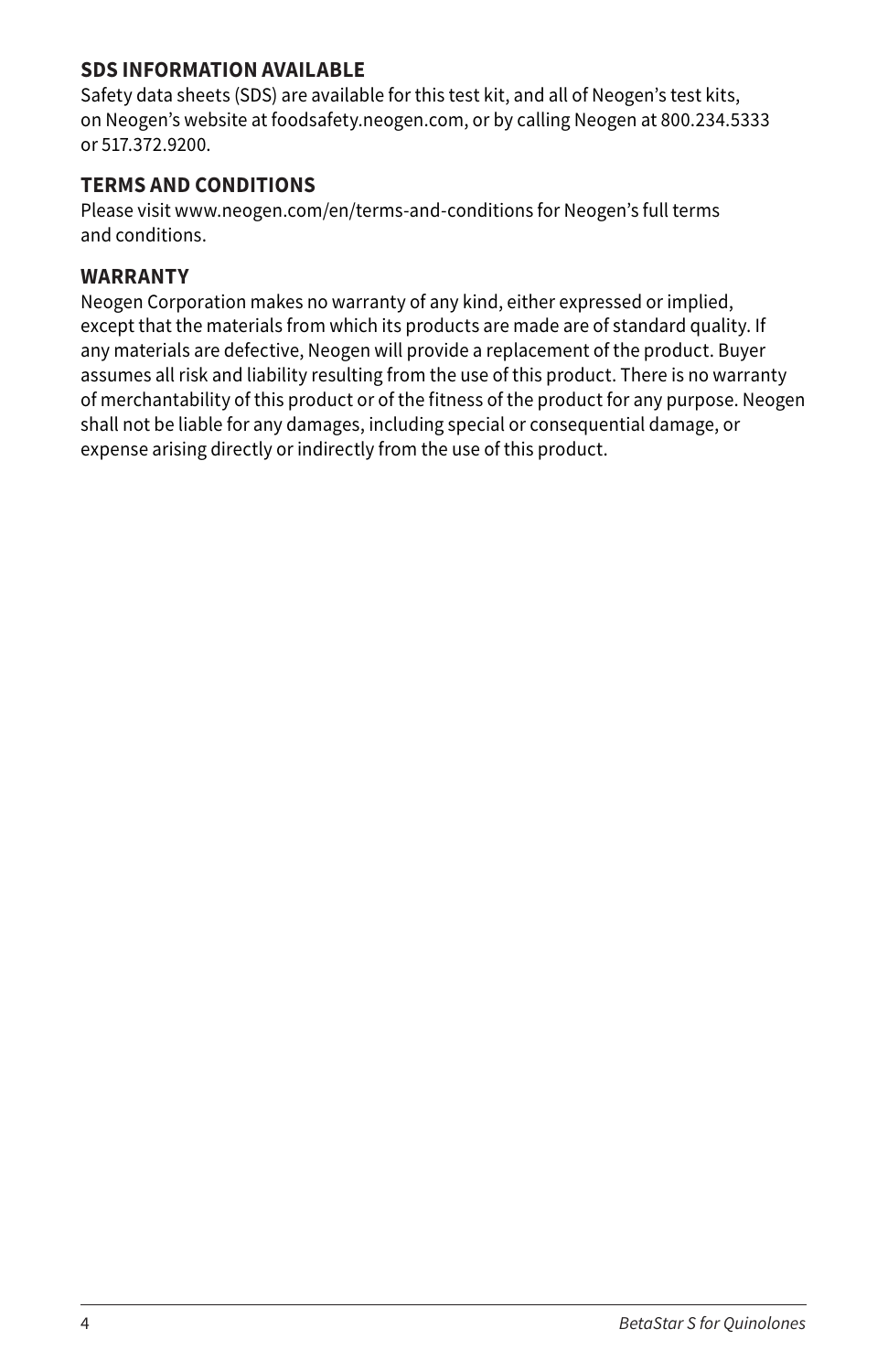|--|--|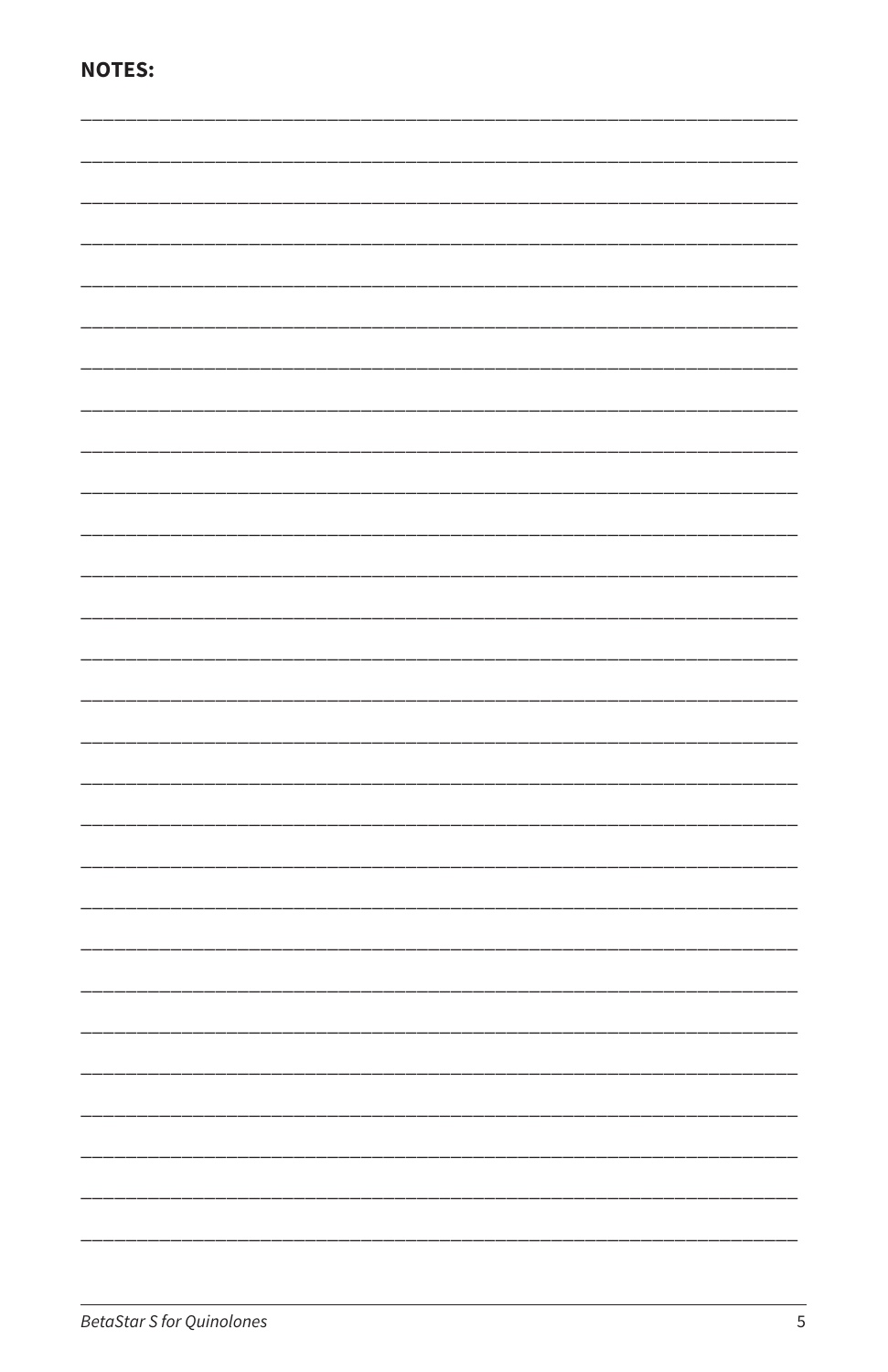#### **TEST KITS AVAILABLE FROM NEOGEN**

#### **Natural toxins**

• Aflatoxin, DON, ochratoxin, zearalenone, T-2/HT-2 toxins, fumonisin, histamine

#### **Foodborne bacteria**

• *E. coli* O157:H7, *Salmonella, Listeria, Listeria monocytogenes, Campylobacter, Staphylococcus aureus, Salmonella enteritidis*

#### **Sanitation**

• ATP, yeast and mold, total plate count, generic E. coli and total coliforms, protein residues

#### **Food allergens**

• Almonds, crustaceans, coconut, eggs, gliadin, hazelnut, milk, mustard, peanuts, sesame, soy, walnuts, multi-treenut

#### **Genetic modification**

• CP4 (Roundup Ready®)

#### **Ruminant by-products**

• Meat and bone meal, feed

#### **Species identification**

• Raw and cooked meat samples, feed



#### **North America Neogen Headquarters**

800/234-5333 (USA/Canada) foodsafety@neogen.com foodsafety.neogen.com/en

#### **Europe, Middle East and Africa Neogen Europe**

+ 44 (0) 1292 525 600 info\_uk@neogeneurope.com foodsafety.neogen.com/uk

### **Mexico**

**Neogen Latinoamerica** +52 (55) 5254-8235 informacion@neogenlac.com foodsafety.neogen.com/sp

#### **Brazil**

**Neogen do Brasil** +55 19 3935.3727 info@neogendobrasil.com.br foodsafety.neogen.com/pt

**China Neogen Bio-Scientific Technology** +86 21 6271 7013 info@neogenchina.com.cn www.neogenchina.com.cn

**India Neogen Food and Animal Security +91 484 2306598, 2301582** info@neogenindia.com www.neogenindia.com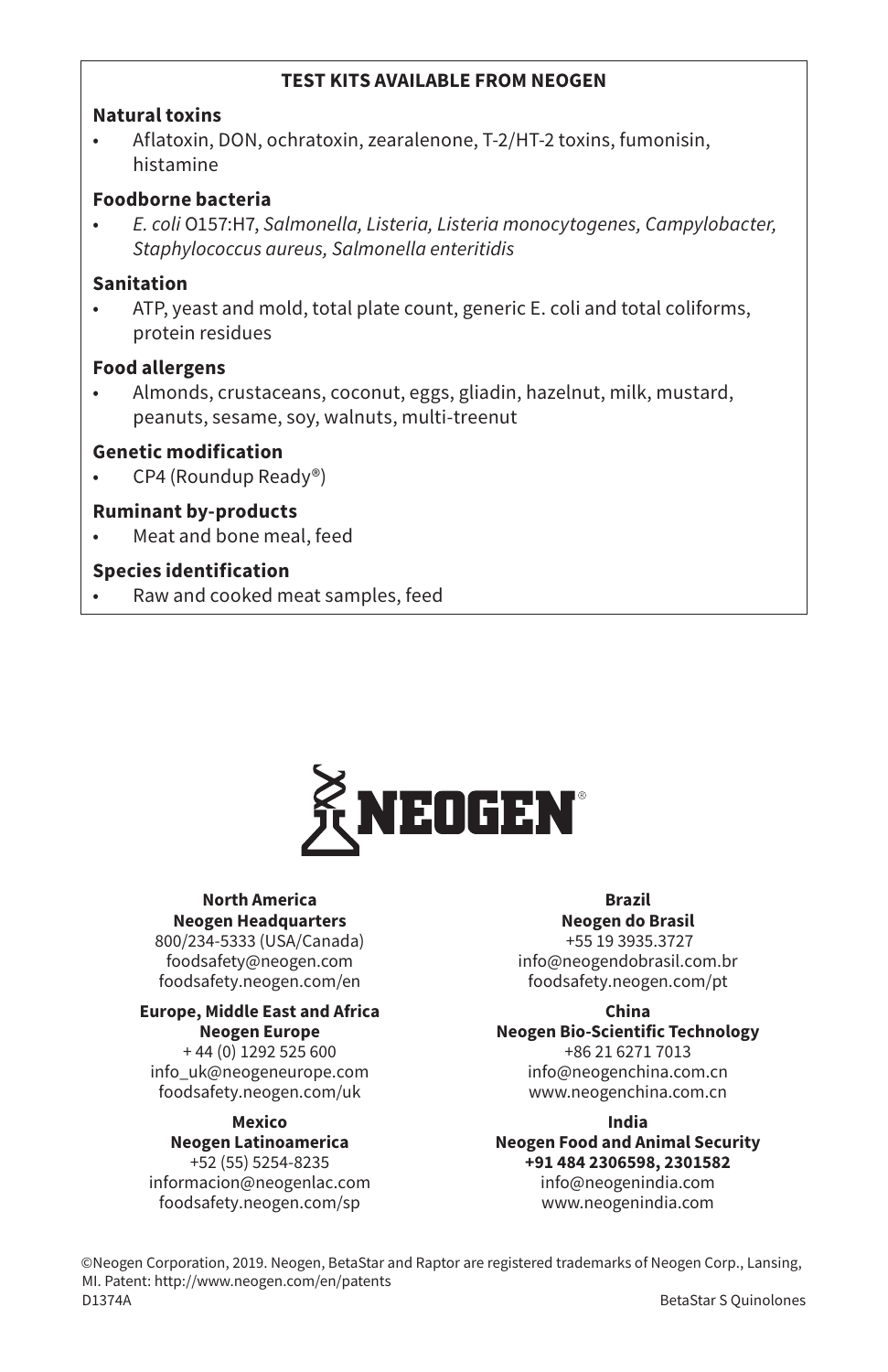*Leia as instruções cuidadosamente antes de iniciar o teste*

# **BetaStar S para quinolonas**

# **Teste para antibióticos de quinolona**

# **INTRODUÇÃO**

O BetaStar® S para quinolonas é um teste rápido para detecção de antibióticos da classe das quinolonas.

# **MECANISMO DE REAÇÃO**

O BetaStar S para quinolonas é um ensaio imunocromatográfico de fluxo lateral e etapa única baseado em um formato de imunoensaio competitivo. O leite é absorvido através de uma zona de reagente, que contém anticorpos e receptores conjugados com partículas de ouro coloidal. Se houver a presença de quinolonas, elas serão capturadas pelo próprio complexo partícula-anticorpo. Em seguida, o complexo medicamento-anticorpo-partícula é absorvido por uma membrana, que contém uma zona separada para cada medicamento conjugado com um transportador de proteínas. Essas zonas independentes capturam qualquer anticorpo que não tenha formado complexo com o medicamento, permitindo que as partículas se concentrem e formem uma linha visível. Conforme o nível de um determinado medicamento aumenta na amostra, as moléculas livres do medicamento vão formar complexos com as partículas do complexo ouro-anticorpo. Isso permite que menos complexo ouro-anticorpo seja capturado nas zonas de teste. Dessa forma, a densidade da linha de teste diminui conforme a concentração de um medicamento aumenta na amostra. A membrana também contém uma zona de controle, na qual um complexo imune presente na zona reagente é capturado por um anticorpo, formando uma linha visível. A linha de controle sempre será formada, independentemente da presença do medicamento, garantindo que a tira esteja funcionando corretamente.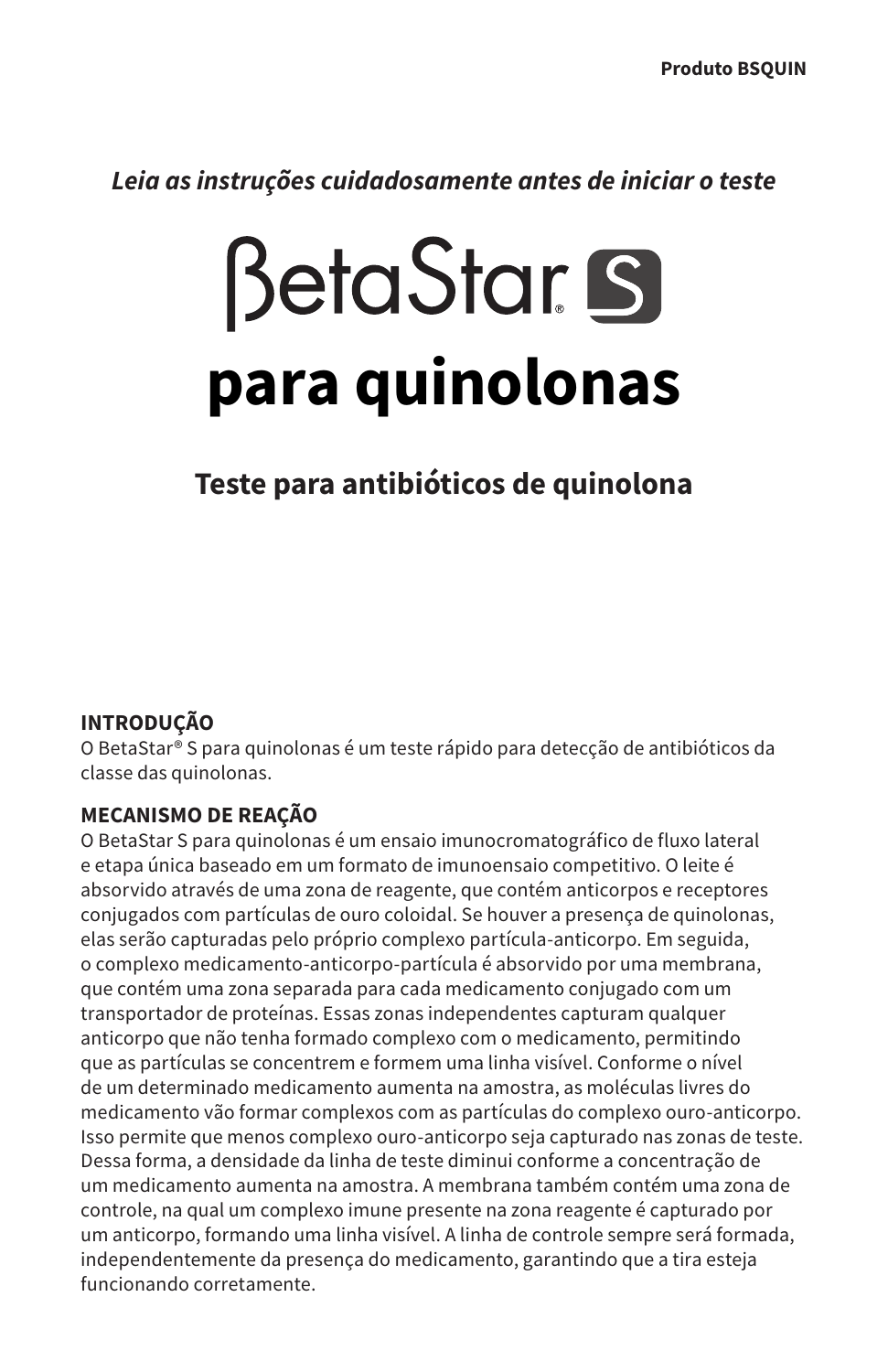# **MATERIAIS NECESSÁRIOS**

### **O kit BetaStar S para quinolonas (BSQUIN) contém:**

- 1. 25 frascos plásticos
- 2. 1 recipiente com 25 tiras de teste
- 3. 25 pipetas descartáveis

# **MATERIAIS NECESSÁRIOS PARA PONTO DE VIRAGEM VISUAL OU SOLO**

1. Bloco de aquecimento/incubadora capaz de manter uma temperatura de  $47.5 \pm 1$  °C

# **MATERIAIS NECESSÁRIOS PARA RAPTOR® OU RAPTOR SOLO**

- 1. Plataforma de Análise Integrada Raptor® (item Neogen 9680)
- 2. Plataforma Raptor Solo (item Neogen 9696)
- 3. Cartucho Raptor incluído no kit Raptor (item Neogen 9681)

# **PREPARAÇÃO DO TESTE COM INCUBADOR**

- 1. Recomenda-se realizar uma verificação diária da temperatura do bloco de aquecimento. Verifique se o bloco de aquecimento foi ligado e pré-aquecido, e se a temperatura está mantida em 47.5  $\pm$  1 °C.
- 2. O BetaStar S para quinolonas foi desenvolvido para uso em condições ambientais normais (15 a 30 °C). Remova o kit da geladeira e deixe o recipiente das tiras de teste em temperatura ambiente (15 a 30 °C) por 10 a 15 minutos antes da abertura, para evitar condensação.
- 3. As tiras de teste que foram removidas do recipiente de tiras de teste devem ser mantidas limpas e secas.

# **PROCEDIMENTO DO TESTE COM INCUBADOR**

- 1. Misture a amostra de leite.
- 2. Pipete 0,4 mL da amostra de leite para o fundo do frasco. Para fazer isso, pressione a ponta da pipeta no fundo do frasco para liberar a amostra.
- 3. Coloque o frasco no bloco de aquecimento.
- 4. Coloque a tira de teste no frasco que está no bloco de aquecimento. As setas na tira de teste devem estar orientadas para baixo no frasco. Incube a tira de teste no frasco por 5 minutos a  $47.5 \pm 1$  °C.
- 5. Após os 5 minutos de incubação, remova a tira de teste do tubo.
- 6. Interprete o dispositivo visualmente, comparando a intensidade da linha de teste com a linha de controle.

# **INTERPRETAÇÃO VISUAL DO TESTE**

Ao fim dos 5 minutos de incubação, remova a tira de teste do frasco. Compare imediatamente as intensidades da linha de teste de antibióticos com a linha de controle. Se a intensidade da linha de teste for maior ou igual à da linha de controle, o leite é negativo para a presença do antibiótico. Se a intensidade da linha de teste for menor que a intensidade da linha de controle, a amostra de leite é positiva para o antibiótico.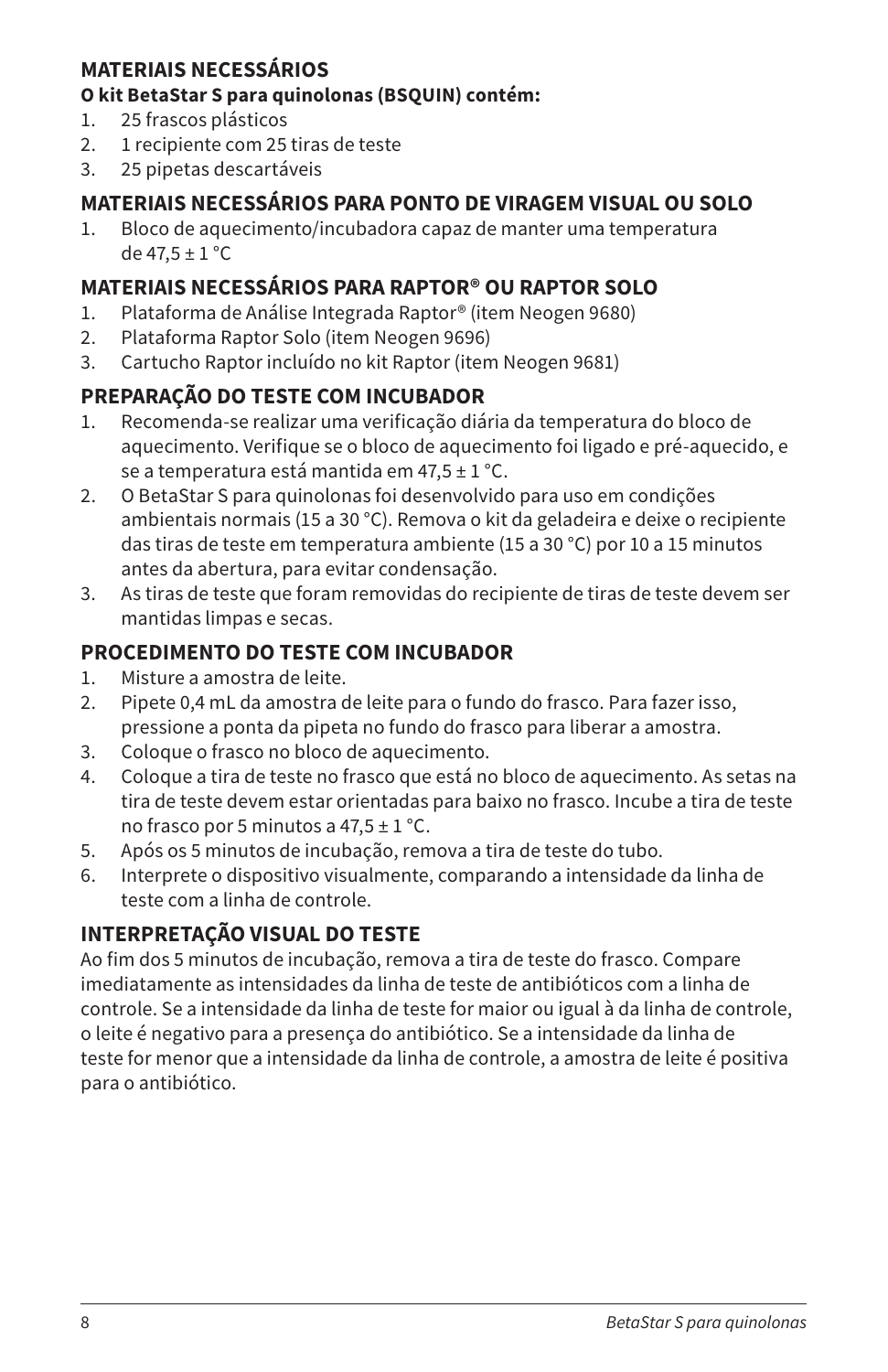# **INTERPRETAÇÃO DO TESTE USANDO O RAPTOR SOLO NO MODO PONTO DE VIRAGEM (OPCIONAL)**

Ao fim dos 5 minutos de incubação, remova a tira de teste do frasco. Coloque a tira de teste no suporte da tira de teste de ponto de viragem do Raptor Solo. Insira o suporte no leitor do Raptor Solo. Selecione a categoria de teste Antibióticos em laticínios e selecione o teste BetaStar S para quinolonas. Pressione o ícone Executar teste para analisar a tira de teste. Leia os dados na janela de análise. Se a razão entre a intensidade da linha de teste e a intensidade da linha de controle for ≥ 1,0, o teste é negativo. Se a razão for < 1,0, o teste é positivo.

# **PLATAFORMA DE ANÁLISE INTEGRADA RAPTOR E RAPTOR SOLO**

O BetaStar S para quinolonas pode ser usado com a Plataforma de Análise Integrada Raptor (item Neogen 9680) e com o Raptor Solo (item Neogen 9696). É necessário um cartucho Raptor (item Neogen 9681).

# **PROCEDIMENTO DE TESTE PARA RAPTOR E RAPTOR SOLO**

- 1. Insira a tira de teste em qualquer uma das aberturas disponíveis no cartucho Raptor.
- 2. Insira o cartucho que contém a tira de teste em qualquer uma das três portas da Plataforma de Análise Integrada Raptor ou na porta única do Raptor Solo.
	- a. O código de barras no dispositivo de teste será lido. Se o código QR do lote de dispositivos não tiver sido inserido no Raptor, o leitor de código de barras na parte frontal do Raptor será ligado automaticamente. Faça a leitura do código QR encontrado no recipiente que armazena os dispositivos de teste.
	- b. A temperatura de ensaio para o teste BetaStar S para quinolonas é de 65 °C. Essa temperatura é programada no Raptor.
	- c. Quando o cartucho é inserido em uma porta, ele começa automaticamente a executar o ajuste para a temperatura adequada.
	- d. O usuário não poderá prosseguir até que a temperatura da incubadora atinja 65 °C.
- 3. Insira a identificação da amostra, fazendo a leitura ou usando o teclado na tela.
- 4. Misture a amostra de leite antes de adicionar a amostra ao cartucho.
- 5. Pipete lentamente 0,4 mL de amostra de leite na porta de amostra localizada na parte traseira do cartucho. Não coloque a pipeta diretamente na parte traseira do cartucho durante a adição da amostra. Pressione "Avançar". A análise ocorrerá automaticamente.
- 6. Insira a pipeta usada na porta de amostra localizada na parte traseira do cartucho. Isso impedirá a transferência dupla da mesma amostra ou a transferência de uma segunda amostra para o mesmo cartucho.
- 7. Após uma incubação de 5 minutos, os resultados aparecerão na tela do Raptor.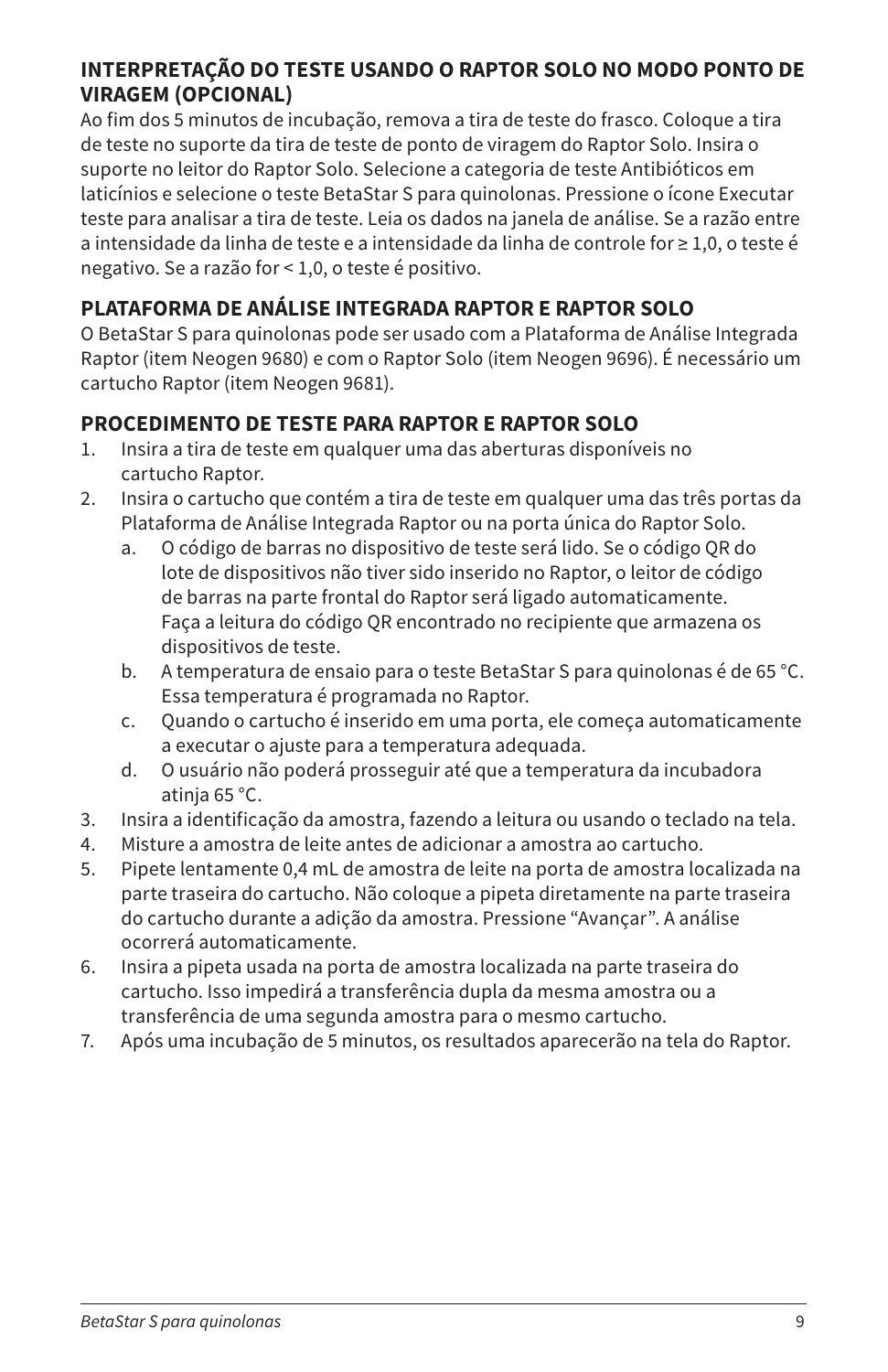# **OBSERVAÇÕES**

- 1. A amostra de leite deverá ser mantida refrigerada entre 2–8°C antes do teste.
- 2. É necessário manter todos os reagentes refrigerados entre 2 e 8 °C. Antes de abrir o recipiente das tiras de teste, ele deve ser equilibrado à temperatura ambiente por pelo menos 10 minutos.
- 3. Se a amostra de teste não migrar na tira, o teste será inválido. Essa situação ocorrerá quando o teste for realizado com leite anormal, como leite coagulado, ou se o procedimento não for realizado adequadamente.
- 4. Ao usar o Raptor Solo no modo de ponto de viragem, é necessário instalar a faixa de ponto de viragem.

# **PRECAUÇÕES**

Ao manusear a tira de teste do BetaStar S para quinolonas, certifique-se de que suas mãos estejam limpas e secas. Isso ajudará a impedir a contaminação da tira de teste.

# **SERVIÇO DE ATENDIMENTO AO CLIENTE**

É possível entrar em contato com o Serviço técnico e de assistência aos clientes da Neogen usando as informações de contato na parte de trás deste folheto. Disponibilizamos treinamentos para esse produto e para todos os kits de teste Neogen.

# **DISPONIBILIDADE DE INFORMAÇÕES FISPQ**

Disponibilizamos as Fichas de informações de segurança de produto químico (FISPQ) desse kit de teste e de todos os kits de teste da Neogen no site foodsafety.neogen. com ou ligando para a Neogen no número 800.234.5333 ou 517.372.9200.

# **TERMOS E CONDIÇÕES**

Acesse www.neogen.com/en/terms-and-conditions para obter os termos e condições da Neogen na íntegra.

# **GARANTIA**

A Neogen Corporation não faz nenhum tipo de garantia, seja ela expressa ou implícita, exceto quanto à qualidade padrão dos materiais com os quais seus produtos são fabricados. Se algum material apresentar defeito, a Neogen oferecerá a substituição do produto. O comprador assume todos os riscos e responsabilidades resultantes do uso deste produto. Não há garantia de comercialização deste produto ou de adequação do produto para qualquer finalidade. A Neogen não se responsabiliza por nenhum dano, inclusive danos especiais ou consequentes, ou despesas decorrentes direta ou indiretamente do uso deste produto.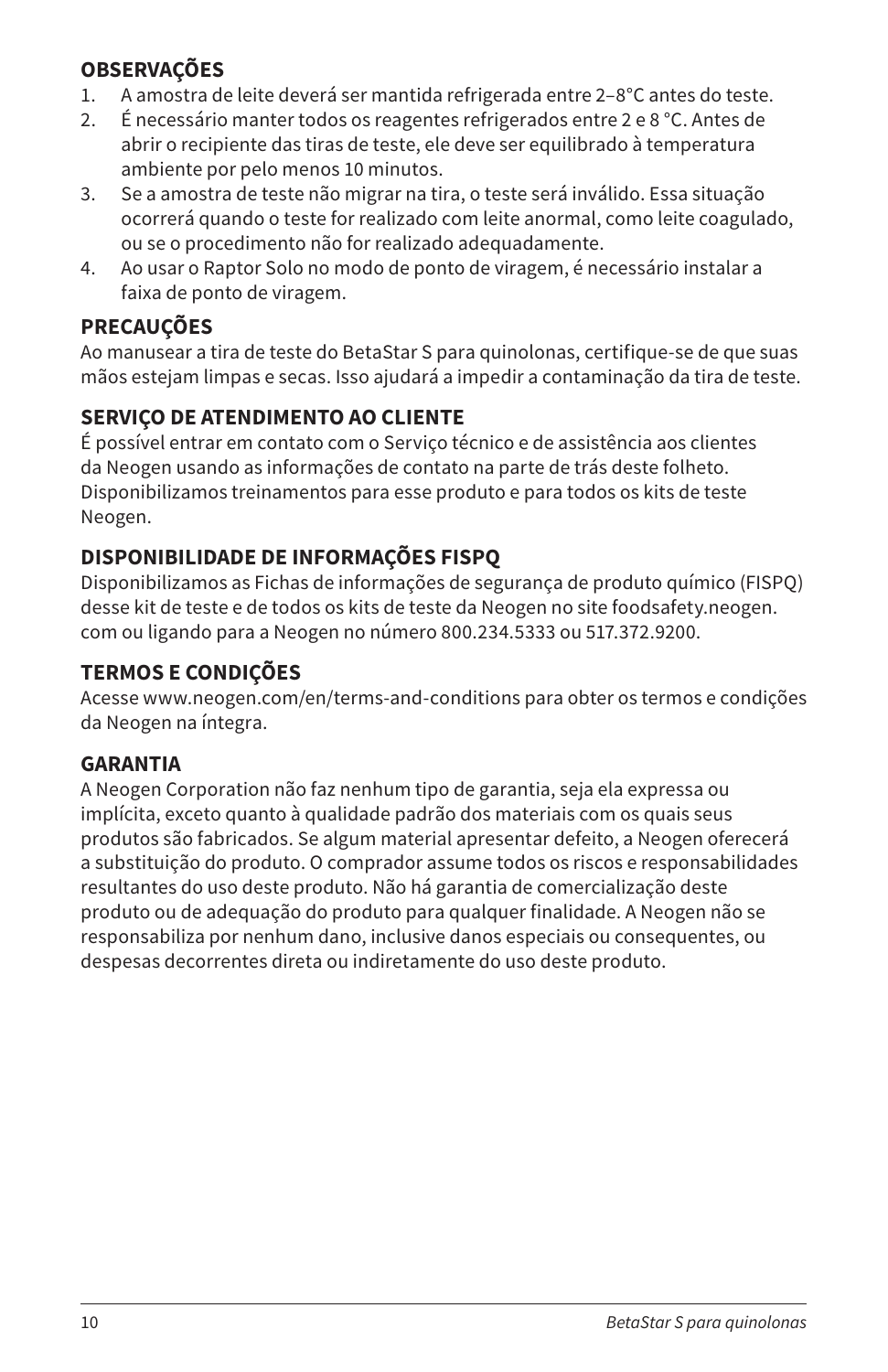|--|--|